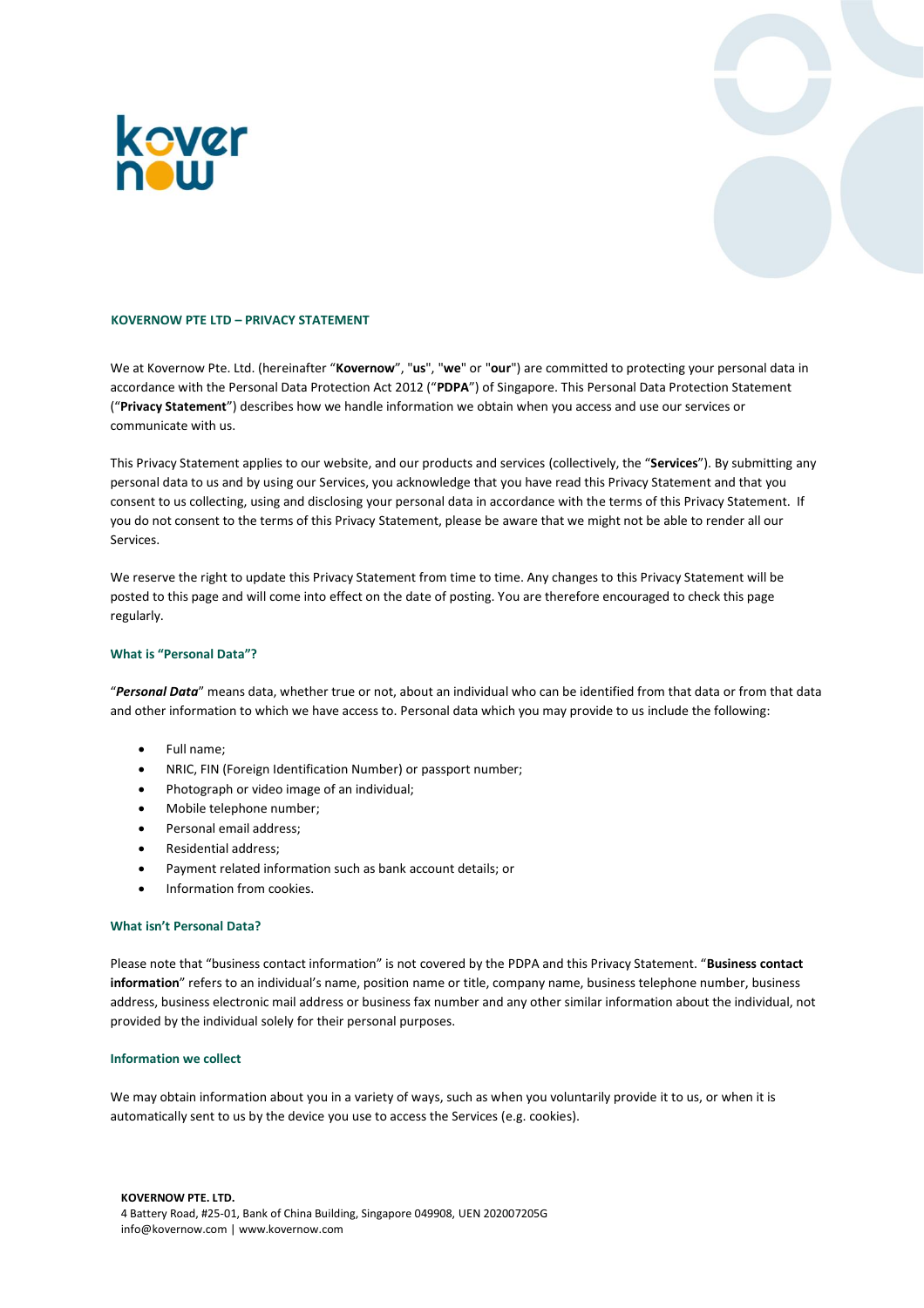# **Cookie Data**

For us to provide you with our Services, data may be collected by way of "cookies" when you use our website. Cookies help us to improve the functionality of our website. We use cookies for analytics, statistics, and marketing purposes.

Our cookies cannot be used to get data from your hard drive, or other data that can be traced to you personally. By using our Services, you consent to the storage and use of our cookies on your device.

You may adjust your browser or device settings to disable cookies; however, doing so may limit your access to the full features and functions of our Services. Already stored cookies can be deleted at any point of time.

You can use the following deactivation pages to disagree with the use of cookies, which serve to measure the range and advertising purposes.

- [optout.networkadvertising.org](http://optout.networkadvertising.org/)
- [www.aboutads.info/choices](http://www.aboutads.info/choices)
- [www.youronlinechoices.com/uk/your-ad-choices/](http://www.youronlinechoices.com/uk/your-ad-choices/)

The cookies we use are:

| <b>Cookies</b>            | <b>Usage</b>                        |
|---------------------------|-------------------------------------|
| <b>Google Analytics</b>   | Analytics, statistics and marketing |
| <b>Cloudflare</b>         | Security                            |
| <b>PHPSESSID</b>          | Display                             |
| lang                      | Display                             |
| Google AdWords            | Marketing                           |
| LinkedIn                  | Marketing                           |
| <b>Facebook</b>           | Marketing                           |
| <b>Google DoubleClick</b> | Marketing                           |
| Xing                      | Marketing                           |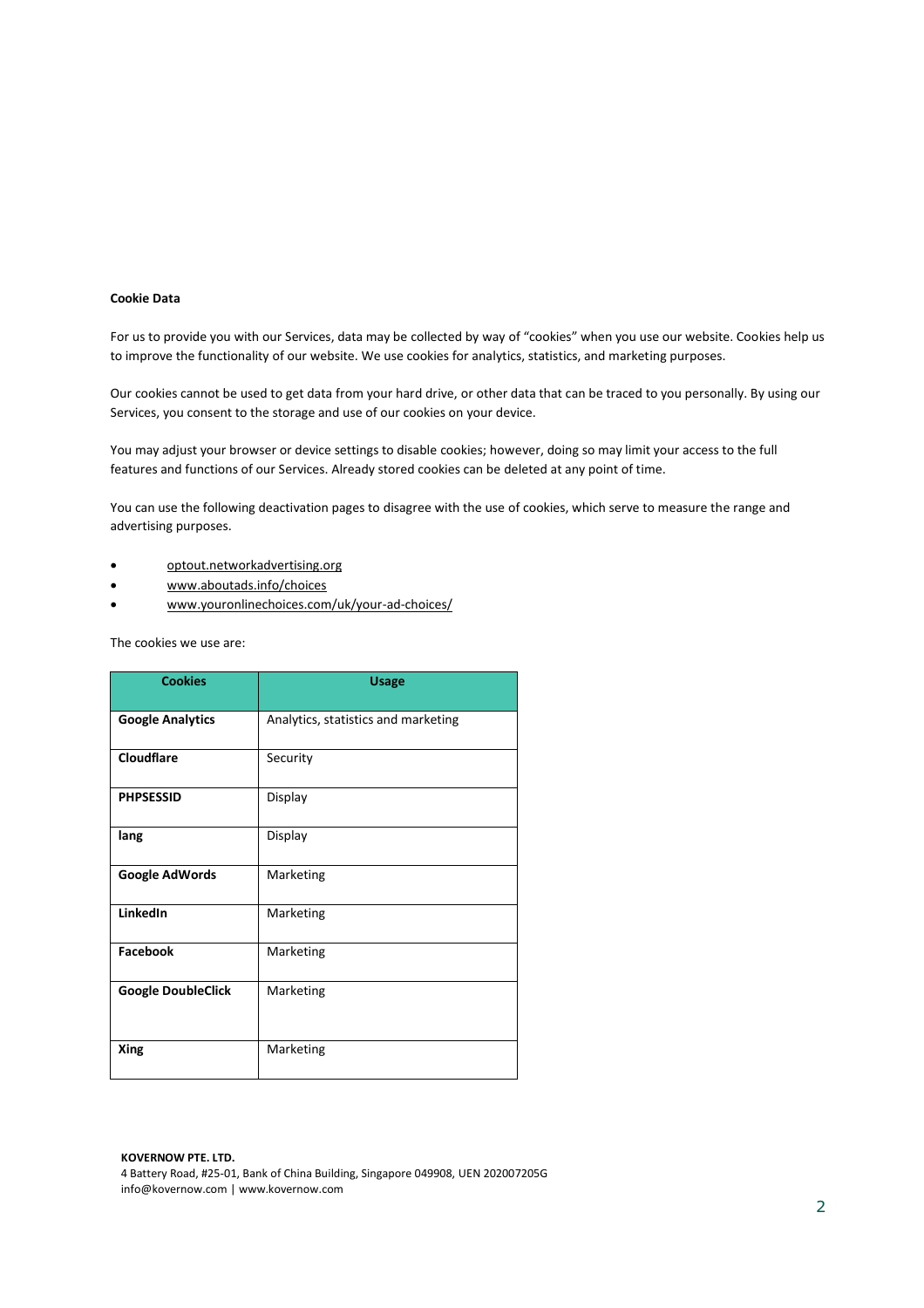Our website may contain advertisement and links to third-party websites, applications or services that are beyond our control. We are not responsible for the security or privacy of any information collected by these websites, applications or other services operated by third parties. We encourage you to check the privacy policies, terms of service and usage of all third party sites that you visit prior to downloading or using any such third party applications or websites. To the fullest extent permitted under applicable laws, we shall not be responsible for a third party's acts, omissions, data policies or their use of cookies nor the content or security of any third party websites, even if linked to our website.

### **SDK (Software Development Kit) Data**

Our mobile application code may use SDKs to track conversion data. This data is not specific to you and does not contain personal data. SDKs allow us to establish a relationship between our marketing and its respective impact.

### **When do we collect your Personal Data?**

We will only collect your Personal Data where it is reasonable and appropriate to do so in the circumstances. In general, the ways in which we may collect your Personal Data include (but are not limited to the following):

- When you use and access our Services;
- When you submit forms relating to any of our Services;
- When you contact us with instructions, queries, requests, feedback or complaints;
- When you sign up for alerts, newsletters or other marketing material; or
- When we conduct market research, promotions or surveys.

By submitting your Personal Data to us, you warrant that all Personal Data is complete, accurate, true and correct. Failure to ensure that such data provided to us is complete, accurate, true and correct may result in inability on our part to provide you with our Services. If you provide Personal Data to us on behalf of another person, you warrant that you have obtained consent from that person to provide such Personal Data on their behalf, and you agree to indemnify and hold Kovernow harmless from any breach of such warranty.

#### **For what purposes do we collect, use or disclose your Personal Data?**

We may collect, use or disclose your Personal Data when you use our Services for the following purposes:

- To provide you with access to our Services;
- To improve your experience while using our Services including providing customisations, features and advertising;
- To comply with legal and regulatory requirements;
- To respond to your queries, requests, feedback or complaints;
- To communicate with you for marketing, research, survey or promotional purposes;
- To inform or update you of other products or services available from Kovernow and/or its partners/affiliates, where you have consented to be contacted for such purposes;
- To update you on changes to our Services.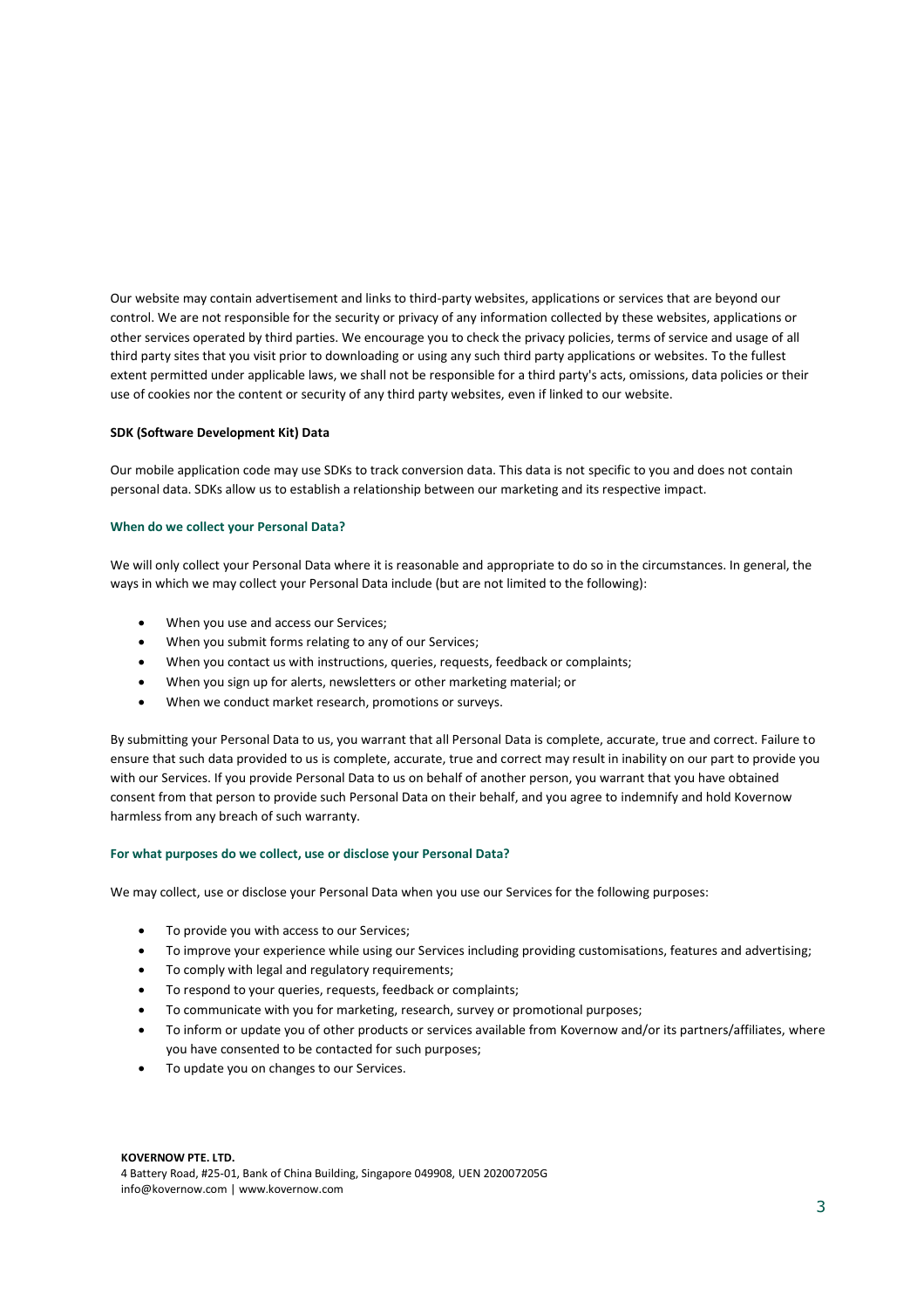We will only collect and use your Personal Data with your consent or deemed consent or as otherwise permitted under the PDPA or other applicable laws and regulations, and for purposes which you have consented to, or where we believe it is necessary to protect our legal rights. We may also use information about you in connection with legal claims, regulatory issues, audit function, merger, acquisition or funding.

# **Who do we share your Personal Data with?**

We will not disclose and/or transfer your Personal Data without your consent. However, in the course of providing you with our Services, your Personal Data may be disclosed to the following third parties for the purposes listed above (which are nonexhaustive):

- our agents, contractors or service providers who have been engaged by us to provide services such as payment processing, data processing, marketing etc. and their respective service providers, business partners and agents;
- professional advisors engaged by us such as lawyers, auditors, advisors to help us perform our regulatory and corporate duties and/ or statistical analysis;
- financial institutions, government authorities or law enforcement agencies or other entities as required under applicable law;
- any party to whom you authorise us to disclose your Personal Data; and
- any partner/ affiliate/ subsidiary of Kovernow.

We may also subcontract processing to, or share your Personal Data with third parties located in countries other than Singapore. You agree that we may transfer your Personal Data to our affiliates, subsidiaries and/or other third parties located outside of Singapore, as long as the Personal Data is handled in accordance with this Privacy Statement and all applicable laws. We will take all appropriate steps to ensure that any party in a country or territory outside Singapore to whom we transfer Personal Data is bound by legally enforceable obligations, to provide to the transferred Personal Data a standard of protection which is comparable to the protection under the PDPA.

We may disclose and/or transfer your Personal Data to a third party only if:

- the disclosure or transfer is necessary for the provision of the Services, in connection with legal proceedings, advice or rights, or required by any law or regulation to which we are subject;
- if a contract (e.g. a data processing agreement or a similar transfer control mechanism) has been concluded between us and the relevant third party that provides for safeguards at a similar protection as provided by this Privacy Statement or by applicable law (including the PDPA);

All such third parties to whom Personal Data is disclosed and/or transferred are required to:

- maintain the confidentiality of your Personal Data in accordance with applicable laws (including the PDPA) and the relevant contract with us;
- use and process Personal Data only in accordance with our instructions and for purposes authorized by us; and
- take appropriate technical, physical and organisational security measures to protect the Personal Data.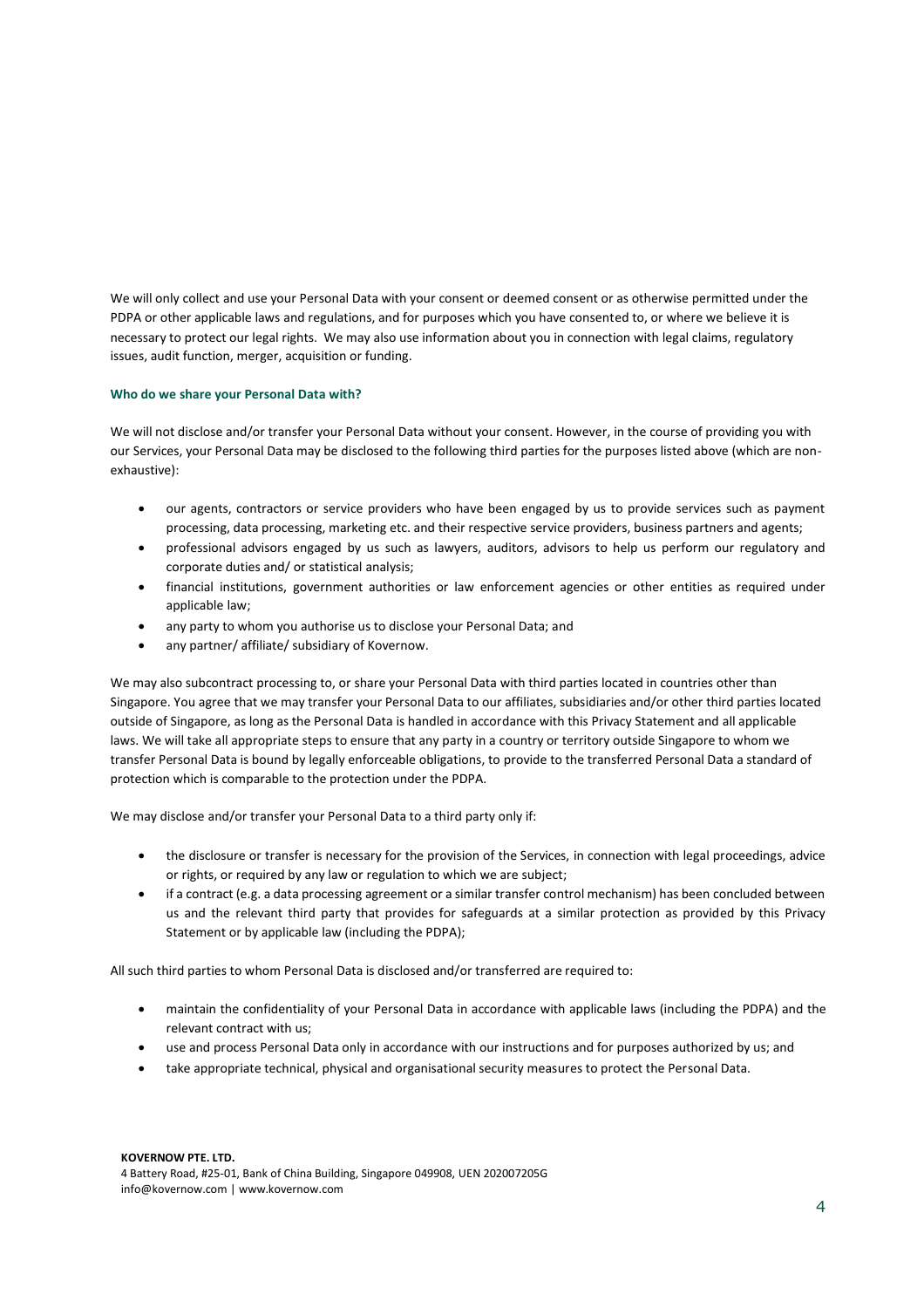We may collaborate with our affiliate/ partner/ subsidiary to organise joint marketing and promotional campaigns, which may require us to disclose your information to such third parties. You may be able to enjoy the promotion, offer or participate in the contest, only if you consent to disclosure of your Personal Information to our affiliate/ partner/ subsidiary.

If we are involved in a merger, acquisition, financing due diligence, reorganization, bankruptcy, receivership, sale of company assets, or transition of service to another provider, your information may be transferred as part of such a transaction.

### **How do we manage, protect and store your Personal Data?**

We have appointed a Data Protection Officer who will oversee and ensure management of Personal Data in accordance with the PDPA. The contact details of our Data Protection Officer are listed below.

1. Protection

We take breaches of privacy very seriously and will take all reasonable steps and employ appropriate security measures like rendering data anonymous or at least using pseudonyms to ensure that your Personal Data is securely stored and protected against unauthorised and illegal access, collection, use, disclosure, copying, modification, disposal or similar risks.

### 2. Accuracy and Correction

We endeavour to ensure that your Personal Data collected is accurate and complete if the Personal Data is likely to be used by us to make a decision that affects you or is likely to be disclosed by us to another organisation.

To help us maintain the accuracy of your Personal Data, if there is any change or update in your Personal Data, please update us accordingly. Alternatively, if you wish to correct any of your Personal Data which we have, please write to our Data Protection Officer at the contact details below, and we will correct or update your Personal Data as soon as reasonably practicable.

3. Retention

We will only retain Personal Data for as long as the retention is required for (i) the purposes for which such Personal Data was collected and (ii) for legal and business purposes. Otherwise, we will exercise measures to ensure such Personal Data is disposed of or discarded in a secure manner that would prevent further processing, unauthorized access, or disclosure to any other party or public.

## **What are your rights?**

#### 1. Right to withdraw consent

You may withdraw your consent for the collection, use and disclosure of your Personal Data at any time by giving us reasonable notice. You may withdraw your consent by sending a written request by email or by post to our Data Protection Officer at the address below. Upon receiving your written request, we will inform you of the likely consequences of the withdrawal of your consent, and will cease to collect, use and disclose your Personal Data therefrom, unless otherwise permitted or required by the PDPA or any other applicable laws and regulations.

#### **KOVERNOW PTE. LTD.**

4 Battery Road, #25-01, Bank of China Building, Singapore 049908, UEN 202007205G info@kovernow.com | www.kovernow.com